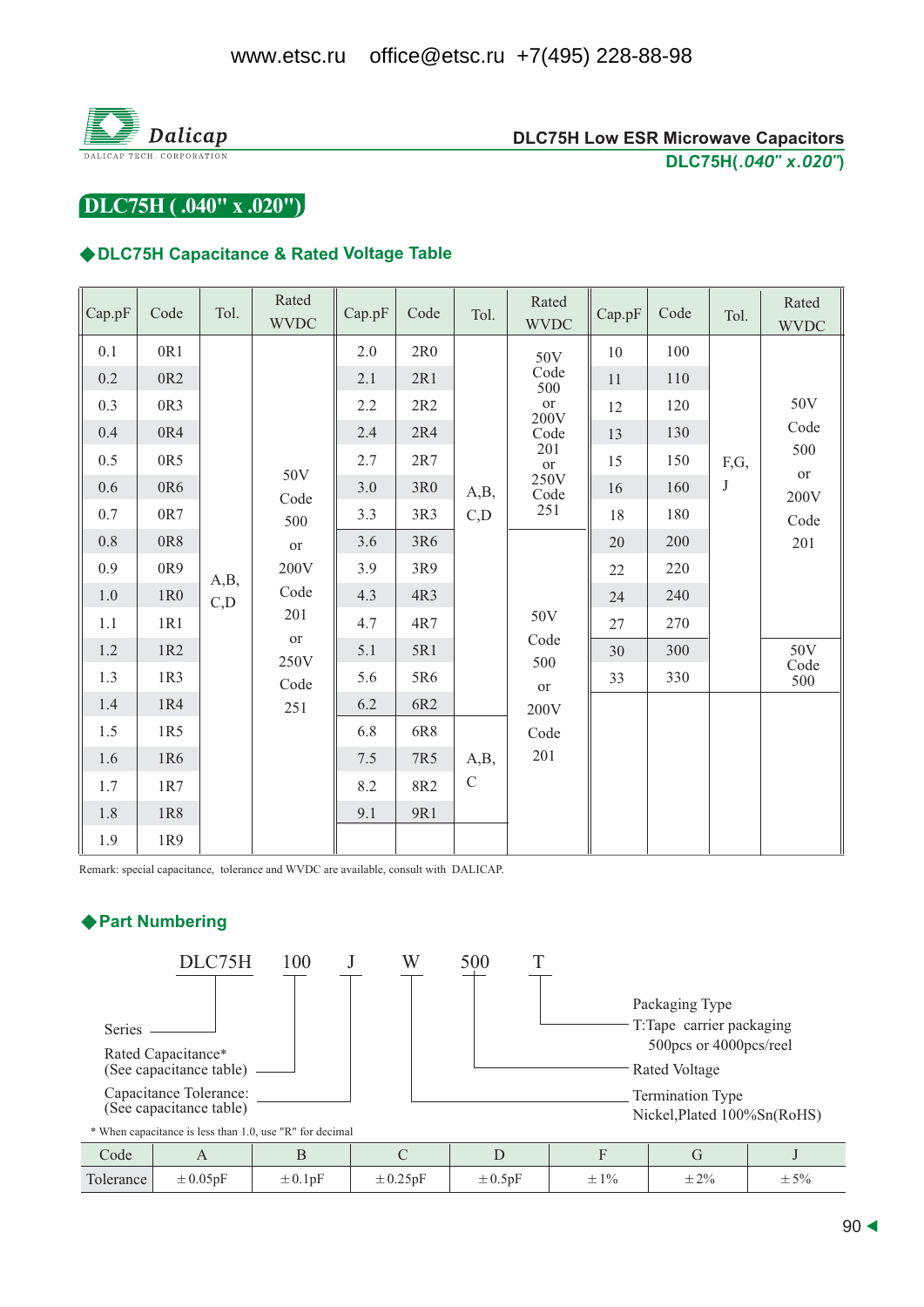

### ◆ DLC75H Chip Dimensions

unit:inch(millimeter)

|        | Term.<br>Code |                 |                                      | Plated                               |                                      |                                      |                 |
|--------|---------------|-----------------|--------------------------------------|--------------------------------------|--------------------------------------|--------------------------------------|-----------------|
| Series |               | Type / Outlines | Length                               | Width                                | Thickness                            | Overlap                              | Material        |
|        |               |                 | (Lc)                                 | (W <sub>c</sub> )                    | (Tc)                                 | (B)                                  |                 |
| DLC70H | W             | Tc<br>Chip      | $.040 \pm .004$<br>$(1.02 \pm 0.10)$ | $.020 \pm .004$<br>$(0.51 \pm 0.10)$ | $.020 \pm .004$<br>$(0.51 \pm 0.10)$ | $.010 \pm .006$<br>$(0.25 \pm 0.15)$ | Sn/Ni<br>(RoHS) |

# ◆ Design Kits

These capacitors are 100% RoHS. Kits contain 10(ten) pieces per value; number of values per kit varies, depending on case size and capacitance.

| Kit        | Description<br>(pF) | Values (pF)                                                                 | Tolerance    |
|------------|---------------------|-----------------------------------------------------------------------------|--------------|
| DKDLC75H01 | $0.1 - 2.0$         | $0.1, 0.2, 0.3, 0.4, 0.5, 0.6, 0.7, 0.8, 0.9, 1.0, 1.2, 1.5, 1.6, 1.8, 2.0$ | $\pm 0.10pF$ |
| DKDLC75H02 | $1.0 - 10$          | 1.0, 1.2, 1.5, 1.8, 2.0, 2.2, 2.4, 2.7, 3.0, 3.3, 3.9, 4.7, 5.6, 6.8, 8.2   | $\pm 0.10pF$ |
|            |                     | 10                                                                          | $\pm$ 5%     |
| DKDLC75H03 | $10 - 33$           | 10, 12, 13, 15, 16, 18, 20, 22, 24, 27, 30, 33                              | $\pm$ 5%     |

# **◆ Performance**

| Item                                  | Specifications                                                                     |  |  |
|---------------------------------------|------------------------------------------------------------------------------------|--|--|
| Quality Factor $(Q)$                  | $2.000$ min.                                                                       |  |  |
|                                       | 10 <sup>5</sup> Megohms min. $\omega$ +25°C at rated WVDC.                         |  |  |
| Insulation Resistance (IR)            | 10 <sup>4</sup> Megohms min. $(\hat{\omega}) + 125^{\circ}\text{C}$ at rated WVDC. |  |  |
| Rated Voltage                         | See capacitance table                                                              |  |  |
| Dielectric Withstanding Voltage (DWV) | 250% of rated voltage for 5 seconds.                                               |  |  |
| <b>Operating Temperature Range</b>    | $-55^{\circ}$ C to $+175^{\circ}$ C                                                |  |  |
| Temperature Coefficient (TC)          | $0 \pm 30$ ppm/°C                                                                  |  |  |
| Capacitance Drift                     | $\pm$ 0.02% or $\pm$ 0.02pF, whichever is greater.                                 |  |  |
| Piezoelectric Effects                 | None                                                                               |  |  |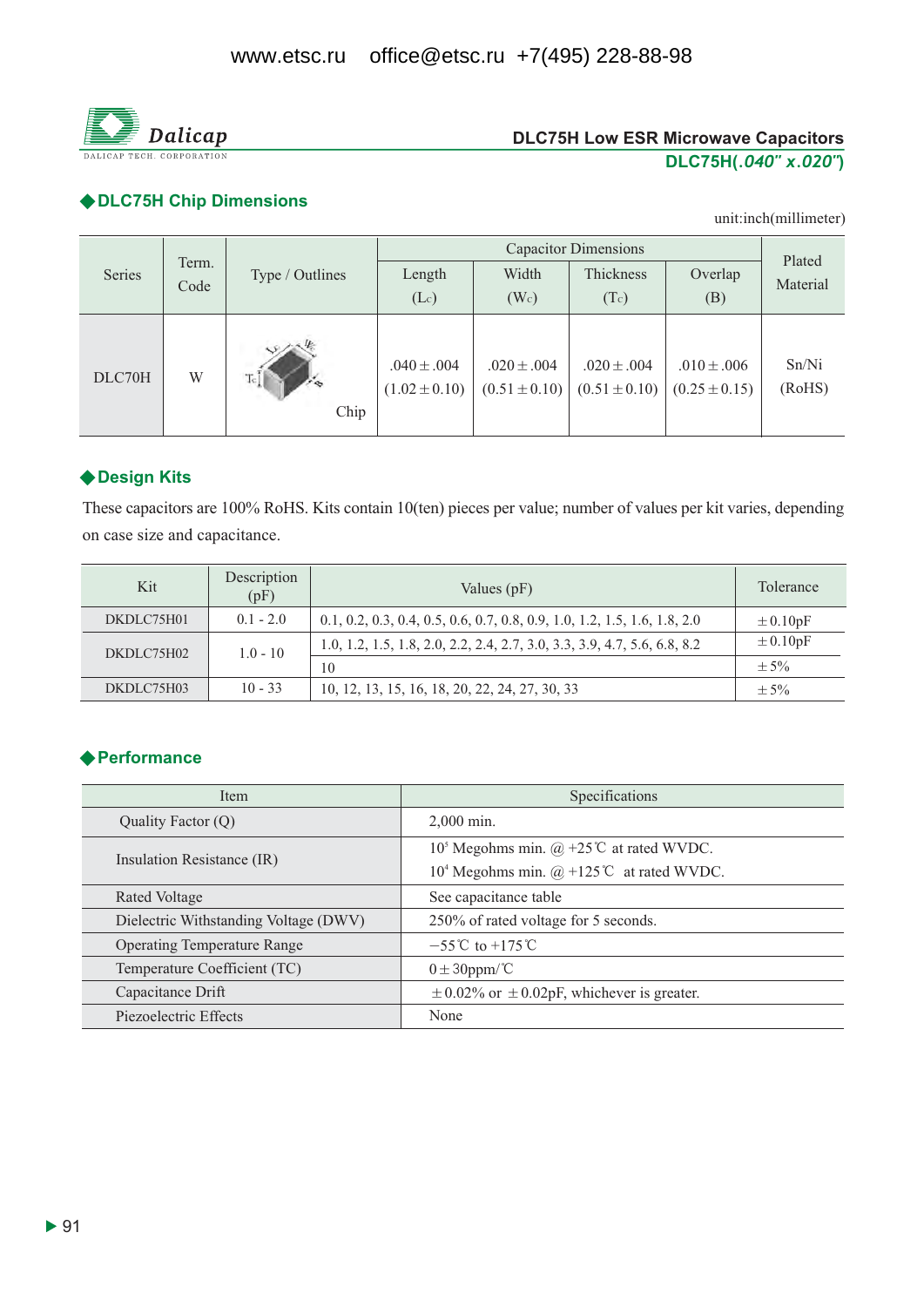

# ◆ Environmental Tests

| Item                             | Specifications                                | Method                                                                                 |  |  |  |
|----------------------------------|-----------------------------------------------|----------------------------------------------------------------------------------------|--|--|--|
| Terminal                         | Termination should not pull off.              | Linear pull force exerted on axial leads soldered to                                   |  |  |  |
| Adhesion                         | Ceramic should remain undamaged.              | each terminal. 2.0lbs.                                                                 |  |  |  |
|                                  | No mechanical damage                          |                                                                                        |  |  |  |
| Resistance                       | Capacitance change: $-1.0\% \sim +2.0\%$      | Preheat device to 150°C-180°C for 60 sec.                                              |  |  |  |
| to soldering heat                | Q > 500                                       | Dip in $260^{\circ} \pm 5^{\circ}$ C solder for $10 \pm 1$ sec.                        |  |  |  |
|                                  | I.R. $>10$ G Ohms                             | Measure after $24\pm 2$ hours cooling period.                                          |  |  |  |
|                                  | Breakdown voltage: 2.5 x WVDC                 |                                                                                        |  |  |  |
|                                  | No mechanical damage                          | MIL-STD-202, Method 107, Condition A.                                                  |  |  |  |
|                                  | Capacitance change: $\pm 0.5\%$ or 0.5pF max  | At the maximum rated temperature $(-55^{\circ}$ C and $125^{\circ}$ C)                 |  |  |  |
| Thermal<br>Shock                 | Q > 2000                                      | stay 30 minutes.                                                                       |  |  |  |
|                                  | I.R. $>10$ G Ohms                             | The time of removing shall not be more than 3 minutes.                                 |  |  |  |
|                                  | Breakdown voltage: 2.5 x WVDC                 | Perform the five cycles.                                                               |  |  |  |
|                                  | No mechanical damage                          |                                                                                        |  |  |  |
|                                  | Capacitance change: $\pm 0.5\%$ or 0.5pF max. | MIL-STD-202, Method 106.                                                               |  |  |  |
| Humidity,<br><b>Steady State</b> | Q > 300                                       |                                                                                        |  |  |  |
|                                  | I.R. $>1$ G Ohms                              |                                                                                        |  |  |  |
|                                  | Breakdown voltage: 2.5 x WVDC                 |                                                                                        |  |  |  |
|                                  | No mechanical damage                          |                                                                                        |  |  |  |
|                                  | Capacitance change: $\pm 0.3\%$ or 0.3pF max. | MIL-STD-202, Method 103, Condition A, with 1.5 Volts                                   |  |  |  |
| Low Voltage<br>Humidity          | O > 300                                       | D.C. applied while subjected to an environment of 85°C                                 |  |  |  |
|                                  | I.R. $>1$ G Ohms                              | with 85% relative humidity for 240 hours minimum.                                      |  |  |  |
|                                  | Breakdown voltage: 2.5 x WVDC                 |                                                                                        |  |  |  |
|                                  | No mechanical damage                          |                                                                                        |  |  |  |
|                                  | Capacitance change: $\pm 2.0\%$ or 0.5pF max. | MIL-STD-202, Method 108, for 1000 hours, at 125°C.<br>200% Rated voltage D.C. applied. |  |  |  |
| Life                             | Q > 500                                       |                                                                                        |  |  |  |
|                                  | I.R. $>1$ G Ohms                              |                                                                                        |  |  |  |
|                                  | Breakdown voltage: 2.5 x WVDC                 |                                                                                        |  |  |  |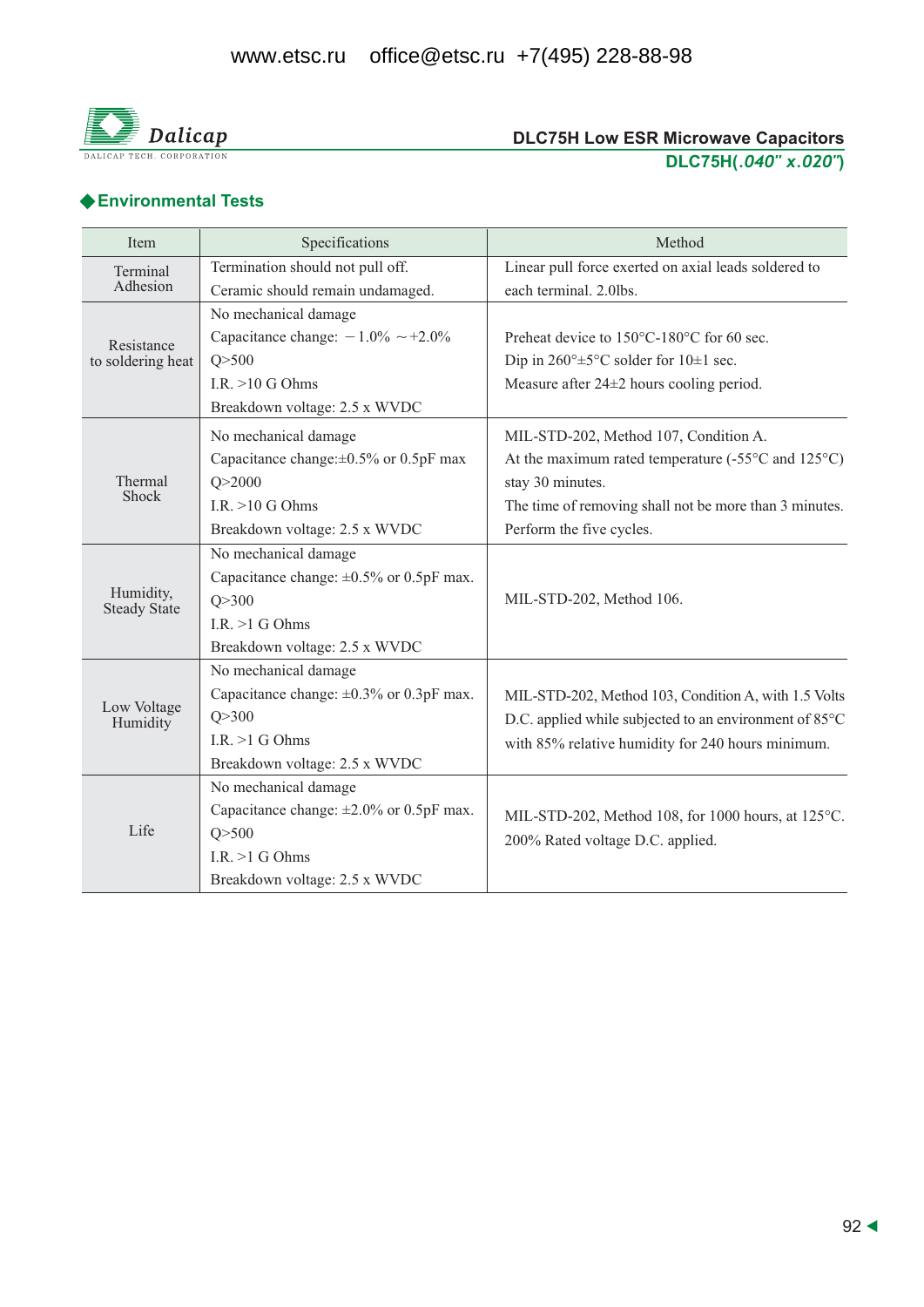

## ◆ DLC75H Performance Curve





The First Parallel Resonance, FPR, is defined as the lowest frequency at which a suckout or notch appears in [S21]. It is generally independent of substrate thickness or dielectric constant, but does depend on capacitor orientation. A horizontal orientation means the electrode planes are parallel to the substrate.